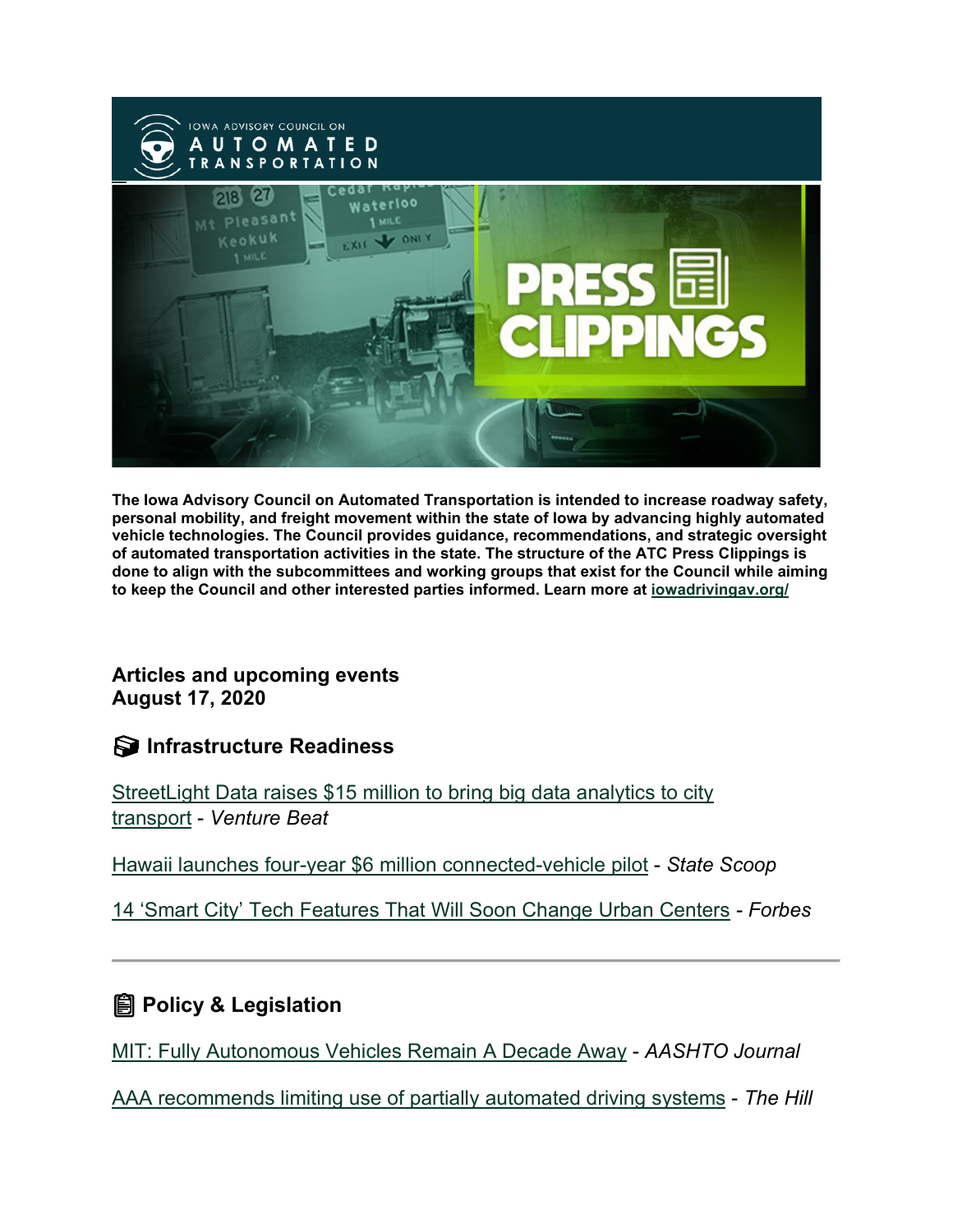[Expert: Policy for autonomous vehicle industry is "like the Wild West"](https://www.axios.com/autonomous-vehicles-driverless-cars-policy-9b3d4157-2502-429c-937c-014fa50dfe92.html?utm_medium=email&utm_source=govdelivery) *- Axios*

[Will automated vehicles cut parking revenue? Not overnight, but cities should](https://www.sciencedaily.com/releases/2020/08/200805181800.htm?utm_medium=email&utm_source=govdelivery)  [plan ahead](https://www.sciencedaily.com/releases/2020/08/200805181800.htm?utm_medium=email&utm_source=govdelivery) *- Science Daily*

#### **Example 2** Economic Development

[Driver-Assist Technologies Touted at FMCSA Truck Safety Summit](https://www.ttnews.com/articles/driver-assist-technologies-touted-fmcsa-truck-safety-summit?utm_medium=email&utm_source=govdelivery) - *Transport Topics*

[Exclusive: Feds award major truck platooning contract to California](https://www.freightwaves.com/news/feds-award-major-truck-platooning-contract-to-california-path?utm_medium=email&utm_source=govdelivery)  [PATH](https://www.freightwaves.com/news/feds-award-major-truck-platooning-contract-to-california-path?utm_medium=email&utm_source=govdelivery) - *Freight Waves*

[Hyundai's autonomous vehicle project with Aptiv will now be called Motional](https://www.theverge.com/2020/8/11/21362322/hyundai-aptiv-motional-autonomous-vehicle-joint-venture?utm_medium=email&utm_source=govdelivery) *- The Verge*

[Michigan, Cavnue Creating Road of Future Between Ann Arbor and Detroit](https://www.michiganbusiness.org/press-releases/2020/08/michigan-cavnue-creating-road-of-future-between-ann-arbor-and-detroit/?utm_medium=email&utm_source=govdelivery) *- The Verge*

## **Public Safety & Enforcement**

[Self-Driving Cars: In a Crash, Do They Favor Occupants or](https://www.automobilemag.com/news/self-driving-cars-morality-blame-accidents/?utm_medium=email&utm_source=govdelivery)  [Pedestrians?](https://www.automobilemag.com/news/self-driving-cars-morality-blame-accidents/?utm_medium=email&utm_source=govdelivery) - *Automobile*

[Challenges with autonomous truck adoption](https://www.fleetowner.com/technology/article/21137064/challenges-with-autonomous-truck-adoption?utm_medium=email&utm_source=govdelivery) - *Fleet Owner*

[Elon Musk Defends Tesla's Misleading "Autopilot" Mode](https://futurism.com/the-byte/elon-musk-defends-tesla-misleading-autopilot-mode?mc_cid=324a1bebfe&mc_eid=057527550d&utm_medium=email&utm_source=govdelivery) - *Futurism*

[Inspector general to audit U.S. oversight of auto safety standards](https://www.reuters.com/article/us-usa-autos-safety/inspector-general-to-audit-us-oversight-of-auto-safety-standards-idUSKCN2572FB?utm_medium=email&utm_source=govdelivery) *- Reuters*

[In An Industry First, Plus.ai To Submit Their Self-Driving Trucks To Independent](https://www.forbes.com/sites/richardbishop1/2020/07/21/in-an-industry-first-plusai-to-submit-their-self-driving-trucks-to-independent-testing/?utm_medium=email&utm_source=govdelivery#54d5a0c46254)  [Testing](https://www.forbes.com/sites/richardbishop1/2020/07/21/in-an-industry-first-plusai-to-submit-their-self-driving-trucks-to-independent-testing/?utm_medium=email&utm_source=govdelivery#54d5a0c46254) *- Forbes*

## **Research, Development, Testing & Evaluation**

[Autonomous Vehicles, Mobility, and Employment Policy: The Roads](https://workofthefuture.mit.edu/sites/default/files/2020-07/WotF-2020-Research-Brief-Leonard-Mindell-Stayton.pdf?utm_medium=email&utm_source=govdelivery)  [Ahead](https://workofthefuture.mit.edu/sites/default/files/2020-07/WotF-2020-Research-Brief-Leonard-Mindell-Stayton.pdf?utm_medium=email&utm_source=govdelivery) - *MIT Task Force on Work of the Future*